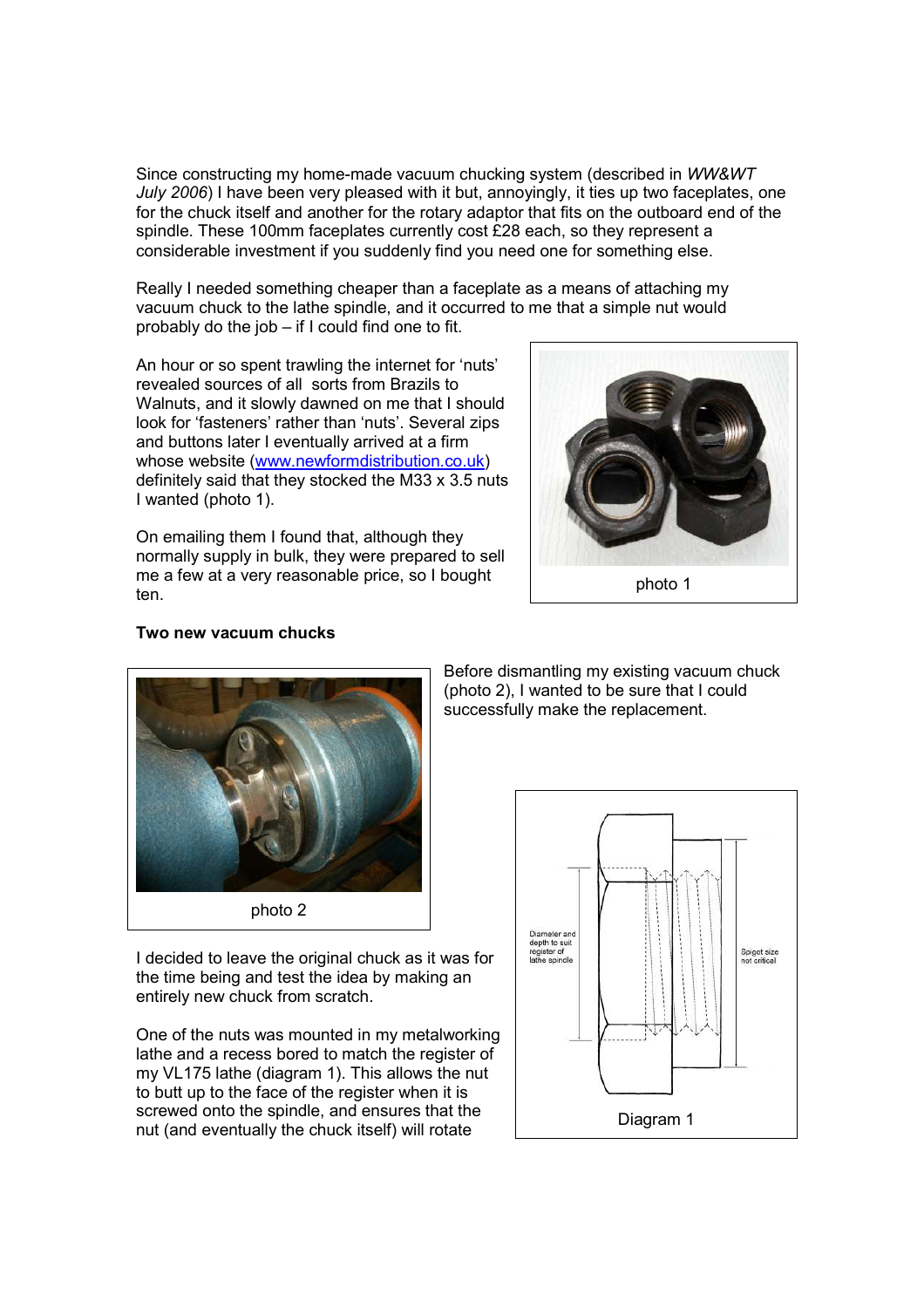'true' on the spindle. With the recess bored out the nut was reversed and a square faced spigot turned on the opposite side (diagram 1).

With a piece of MDF on a screw chuck in the Vicmarc, a recess was turned to take the spigot on the nut, which was then superglued into it. The assembly was reversed by screwing the nut directly onto the lathe spindle and the MDF was trued up. The rest of the chuck was then constructed as previously described. There is one slight difference in that now the spindle screws straight through the nut and protrudes out of the front face. The hole in the MDF must be big enough for this to happen (photo 3).

In this way I made two additional chucks, one using 3" diameter plastic drainpipe and another using 2" pipe (photo 4). All that remains now is to dismantle the original chuck, reclaim the faceplate and replace it with a nut. I'll get round to it soon. Honest.

## The rotary adaptor

The original rotary adaptor (photo 5) also uses a faceplate. It will be especially pleasing to get this one back as it serves no function other than to carry the bearing



photo 3



photo 4



photo 5

that allows a stationary vacuum pipe to connect to a rotating lathe spindle.

Imagine an unaltered nut simply screwed onto the spindle. Obviously it will go as far as the end of the threads and then stop. Because the nut does not go over the register and butt up to the face, it would not necessarily run true when the lathe is switched on, but for the rotary adaptor, I don't think it matters. This persuaded me to try an even simpler approach to the construction.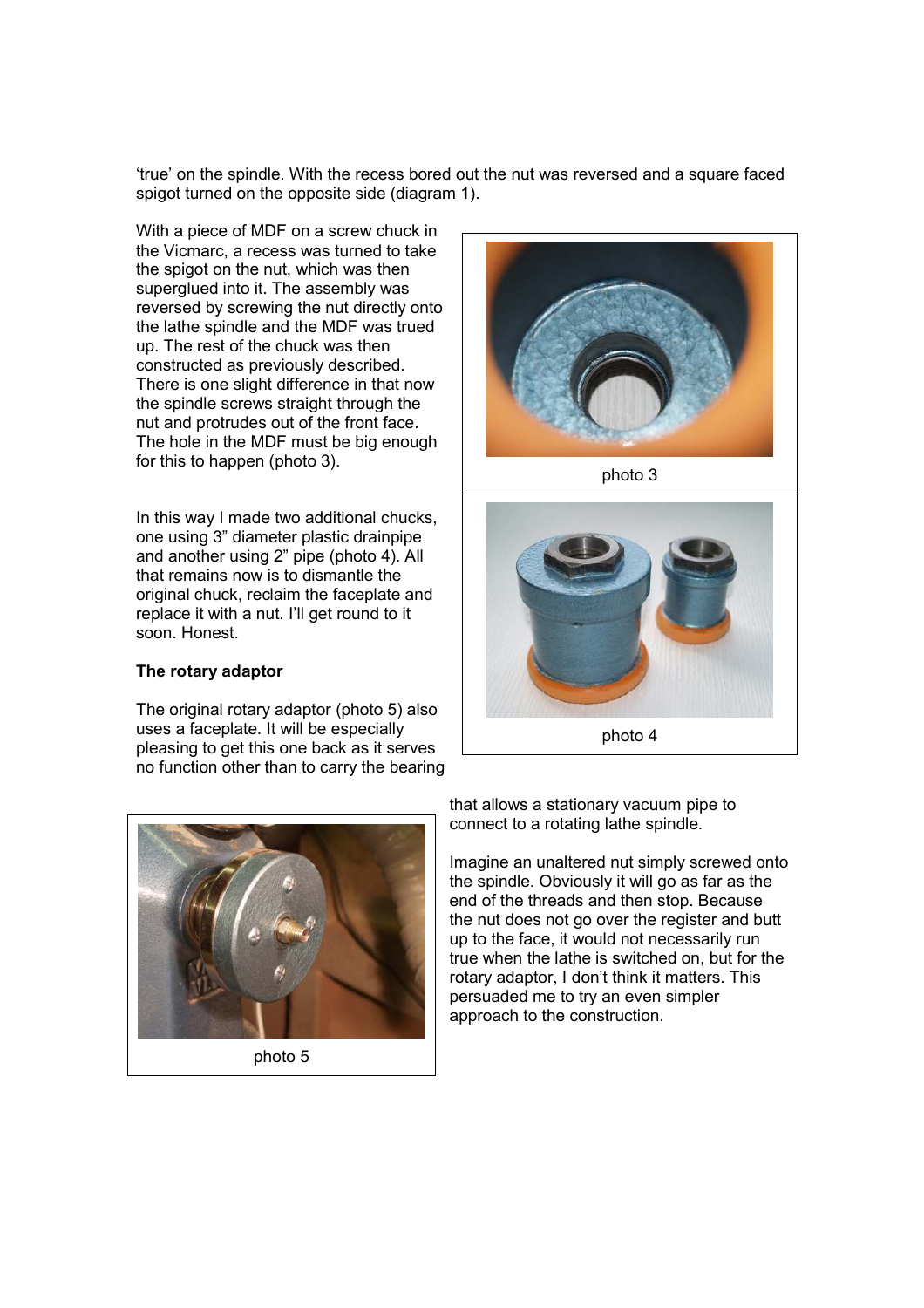After rubbing one side of a nut on some sandpaper to give the glue a key, it was simply superglued to a small block of MDF. More superglue was added inside and out to ensure a good seal (photo 6).



photo 6



photo 7

With the nut screwed onto the lathe spindle the MDF was trued up by skimming the face and edge (photo 7) and then given a coat of sanding sealer.

Before dismantling the old rotary adaptor, I wanted to be sure such a simple arrangement would sustain a vacuum, so I connected up the pump and tested it out. The gauge showed a good vacuum and I knew the project was likely to work.

The time had come to dismantle the old rotary adaptor, so it was disconnected from its pipe and screwed onto the inboard lathe spindle. I should perhaps explain that the Vicmarc lathe has a right hand thread on both sides of the headstock. By carefully cutting in with a parting tool at the side of the bearing, both the bearing and its connector can be released as a unit (photo 8). The rest of the MDF can then be removed and the faceplate cleaned up for use when needed (photo 9).

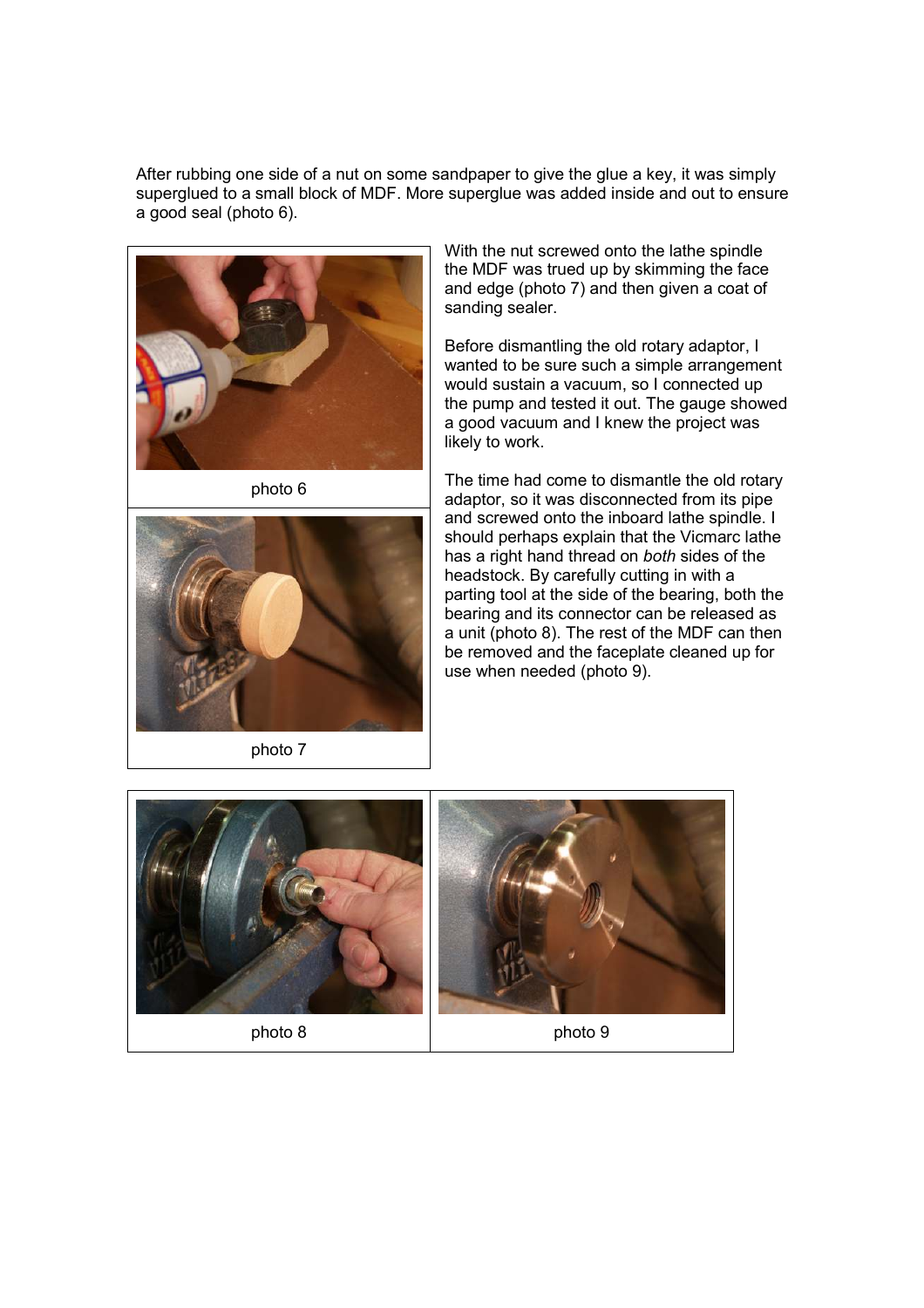Returning the nut/MDF assembly to the spindle, drill a small hole all the way through the MDF and cut a recess to take the bearing assembly (photo 10). Superglue the bearing into the recess, using the tailstock to press it gently into place (photo 11). After giving it a coat of paint which further seals the MDF, the rotary adaptor is ready for use (photo 12).

## The vacuum volume

The potential problem that all vacuum chucks suffer from is the unexpected power cut. If the electrical supply is cut off, for whatever reason, both the lathe motor and the vacuum pump stop, and air begins to refill the system. If the lathe spindle hasn't stopped rotating by the time the vacuum is lost, the workpiece may go walkabout, and much bad language may result.

Working on the principle that the bigger the volume of the system, the longer it will take to refill with air, I decided to build a large container into the system. It had to be something which would withstand air pressure when the system was operating under vacuum, and this really means some sort of cylindrical container. Flat faced containers such as five litre oil cans will simply collapse, quite spectacularly, when the air is taken out of them by the vacuum pump. After much searching around for something suitable an old friend, who is a farmer, asked if a small milk churn might do.

The churn in question turned out to a five gallon container, made of some sort of strong aluminium alloy, with the required cylindrical shape. It was a simple matter to glue two thicknesses of MDF together and turn them to make a lid to fit the churn opening.

With the lid in place, sealed all round with bath sealant, the churn can be connected into the system by a T connector placed anywhere



photo 10



photo 11



between the chuck and the vacuum pump. You do not need an 'in' and an 'out'. The air will leave and re-enter the churn via the same pipe (photo 13).